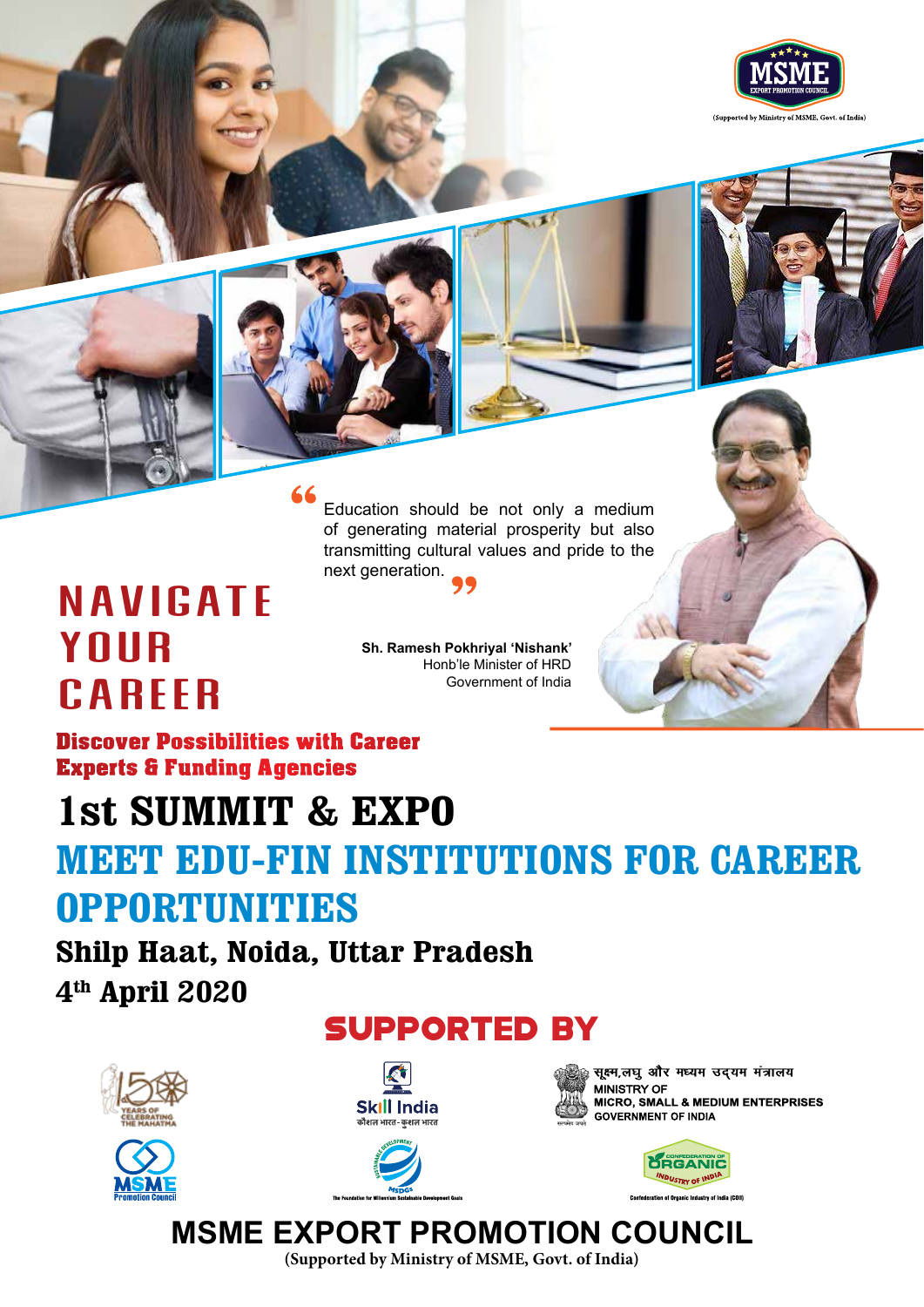# **OPPORTUNITY TO NAVIGATE YOUR CAREER**

There is no doubt that large number of educational institutions are attaching huge importance to "Knowledge and Skill" while designing curriculum for students. However, young people lack skills, self-management skills, motivation, ability to adapt aptitude to become proactive and entrepreneur. Therefore, it is necessary to hold **"Career Counselling Services"** to guide the students by the education institutions. Also lack of financial means cause huge hindrance though the Centre and State Governments/ Banks and other institutions/ corporate houses have brought out several schemes. It is, therefore, essential to provide students with a personalized follow-up regarding the career guidance. It is in this context that the MSME Export Promotion Council (supported by the Ministry of MSME, Government of India) and The Foundation for Millennium Sustainable Development Goals (MSDGs) are jointly organizing a day-long Summit & Expo on "Meet The Edu-Fin Institutions For Career Opportunities to Navigate Your Career" on 4th April 2020 at Noida.

On this occasion, a provision has been made to put up an Expo participated by Educational Institutes, Banks and Other Financial Institutions/ VCs/ PEs/ Social Media offering virtual education, etc. The Awards shall also be instituted as Winner and Runner-up in each category listed below:

### **AWARD CATEGORIES:-**

#### **Higher Education Awards**

- 1. Life Time Achievement Award –Education Industry
- 2. Best Higher Education Institute/University of the Year North
- 3. Best Private University of the Year
- 4. Best Institute/University in Open, Distance & On-Line Learning
- 5. Best Institute/University Serving Social Cause- CSR (Corporate Social Responsibilities)
- 6. Pivotal Role of Banks/ NBFCs/ Financial Institutions

#### **B-School Awards**

- 1. Best B-School in North India
- 2. Best B-School for Promoting Industry Academia Interface
- 3. Most Upcoming B-School in North India
- 4. Best B-School in placement
- 5. Pivotal Role of Banks/ NBFCs/ Financial Institutions

#### **Science & Technology Awards**

- 1. Best Engineering College in North India
- 2. Best Medical College in North India
- 3. Most Upcoming Engineering/ Medical College in North India
- 4. Pivotal Role of Banks/ NBFCs/ Financial Institutions

#### **K-12 Awards**

- 1. Best School for Innovation & Value-based Education
- 2. Best Use of Technology in Schools
- 3. Best School in Teaching-Learning Practices
- 4. Best Educational Initiative/School Serving Social Cause
- 5. Best use of Innovation in Teaching Pedagogy
- 6. Pivotal Role of Banks/ NBFCs/ Financial Institutions

#### **JURY MEMBERS:-**

- 1. Dr B K Rao, Former Chairman, Ganga Ram Hospital
- 2. Dr D S Rawat, Chairman, MSME Export Promotion Council & Former Secretary General (2004- 18) ASSOCHAM
- 3. Dr K D Gupta, Chairman, Institute of Applied Systems & Rural Development (IASRD)
- 4. Mr Babu Lal Jain, Former Advisor, UN's Millennium Development Goals
- 5. Dr M K Bhardwaj, Chairman, Indian Institute of Material Management